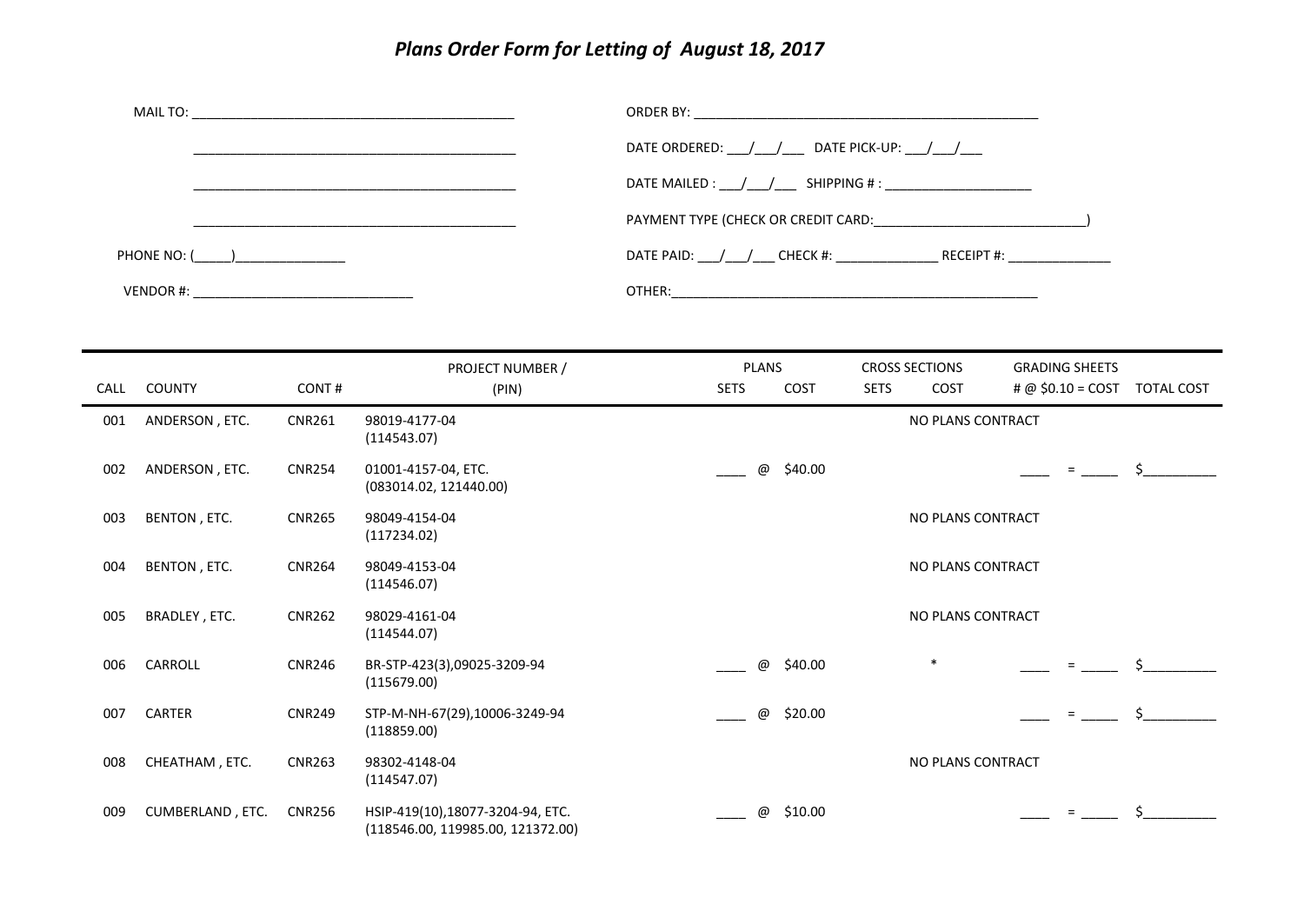| CALL | <b>COUNTY</b>    | CONT#         | PROJECT NUMBER /<br>(PIN)                                  |                           | <b>PLANS</b><br>COST<br><b>SETS</b> |             | <b>CROSS SECTIONS</b><br>COST | <b>GRADING SHEETS</b><br># @ \$0.10 = COST TOTAL COST |    |
|------|------------------|---------------|------------------------------------------------------------|---------------------------|-------------------------------------|-------------|-------------------------------|-------------------------------------------------------|----|
|      |                  |               |                                                            |                           |                                     | <b>SETS</b> |                               |                                                       |    |
| 010  | DAVIDSON         | <b>CNR250</b> | HSIP-R-1(361),19016-3207-94<br>(120153.01)                 | @                         | \$20.00                             |             | @ \$10.00                     | $=$                                                   | \$ |
| 011  | <b>DAVIDSON</b>  | <b>CNR024</b> | NH-1(338),19021-3251-14<br>(121040.00)                     | $^\copyright$             | \$60.00                             |             | @ \$10.00                     | $=$                                                   | \$ |
| 012  | <b>DICKSON</b>   | <b>CNR149</b> | HSIP/HRRR-46(22),22004-3247-94<br>(117433.01)              | $^\copyright$             | \$40.00                             |             | $\ast$                        | $\equiv$                                              | \$ |
| 013  | <b>DICKSON</b>   | <b>CNR236</b> | 22953-3576-04<br>(120051.00)                               | $^\copyright$             | \$40.00                             |             | $^\copyright$<br>\$20.00      | $=$                                                   | Ś. |
| 014  | DICKSON, ETC.    | <b>CNR278</b> | IM/NH-40-3(148),22001-3183-44, ETC.<br>(114166.00)         | $^\text{\textregistered}$ | \$60.00                             |             | @ \$60.00                     | $=$                                                   | Ś. |
| 015  | <b>DYER</b>      | <b>CNR267</b> | 23083-4222-04<br>(123252.00)                               | $^\copyright$             | \$20.00                             |             |                               | $\quad =$                                             | \$ |
| 016  | FAYETTE          | <b>CNR271</b> | 24946-4104-04<br>(119962.00)                               | @                         | \$40.00                             |             |                               | $=$                                                   | Ś. |
| 017  | <b>FENTRESS</b>  | <b>CNR248</b> | STP/HSIP-62(45),25012-8211-14, ETC.<br>(125610.00)         | $^\copyright$             | \$10.00                             |             |                               | $=$                                                   | \$ |
| 018  | HARDEMAN         | <b>CNR247</b> | BRZ-3500(42),35946-3404-94<br>(117274.00)                  | $^\text{\textregistered}$ | \$20.00                             |             | $\ast$                        | $=$                                                   | Ś. |
| 019  | HARDEMAN         | <b>CNR268</b> | 35007-4223-04<br>(122983.00)                               | @                         | \$10.00                             |             |                               | $\equiv$                                              |    |
| 020  | <b>HENRY</b>     | <b>CNR277</b> | NH-54(26),40003-3218-14<br>(101886.01)                     | $^\copyright$             | \$200.00                            |             | @ \$60.00                     | $\equiv$                                              | \$ |
| 021  | <b>JEFFERSON</b> | <b>CNR081</b> | 45001-4163-04<br>(119699.00)                               | @                         | \$40.00                             |             |                               | $=$                                                   | \$ |
| 022  | <b>JOHNSON</b>   | <b>CNR228</b> | BRZ-4600(22),46946-3404-94, ETC.<br>(117017.00, 117018.00) | $^\text{\textregistered}$ | \$40.00                             |             |                               | $=$                                                   | \$ |
| 023  | KNOX             | <b>CNR226</b> | STP-EN-4700(40),47947-3605-94<br>(041534.00)               | @                         | \$40.00                             |             | @ \$20.00                     |                                                       | Ś. |
| 024  | KNOX             | <b>CNR255</b> | 47006-3160-04<br>(114044.00)                               | $^\copyright$             | \$10.00                             |             | @ \$10.00                     | $=$                                                   |    |
| 025  | KNOX             | <b>CNR266</b> | 47100-4116-04<br>(125689.00)                               |                           |                                     |             | NO PLANS CONTRACT             |                                                       |    |